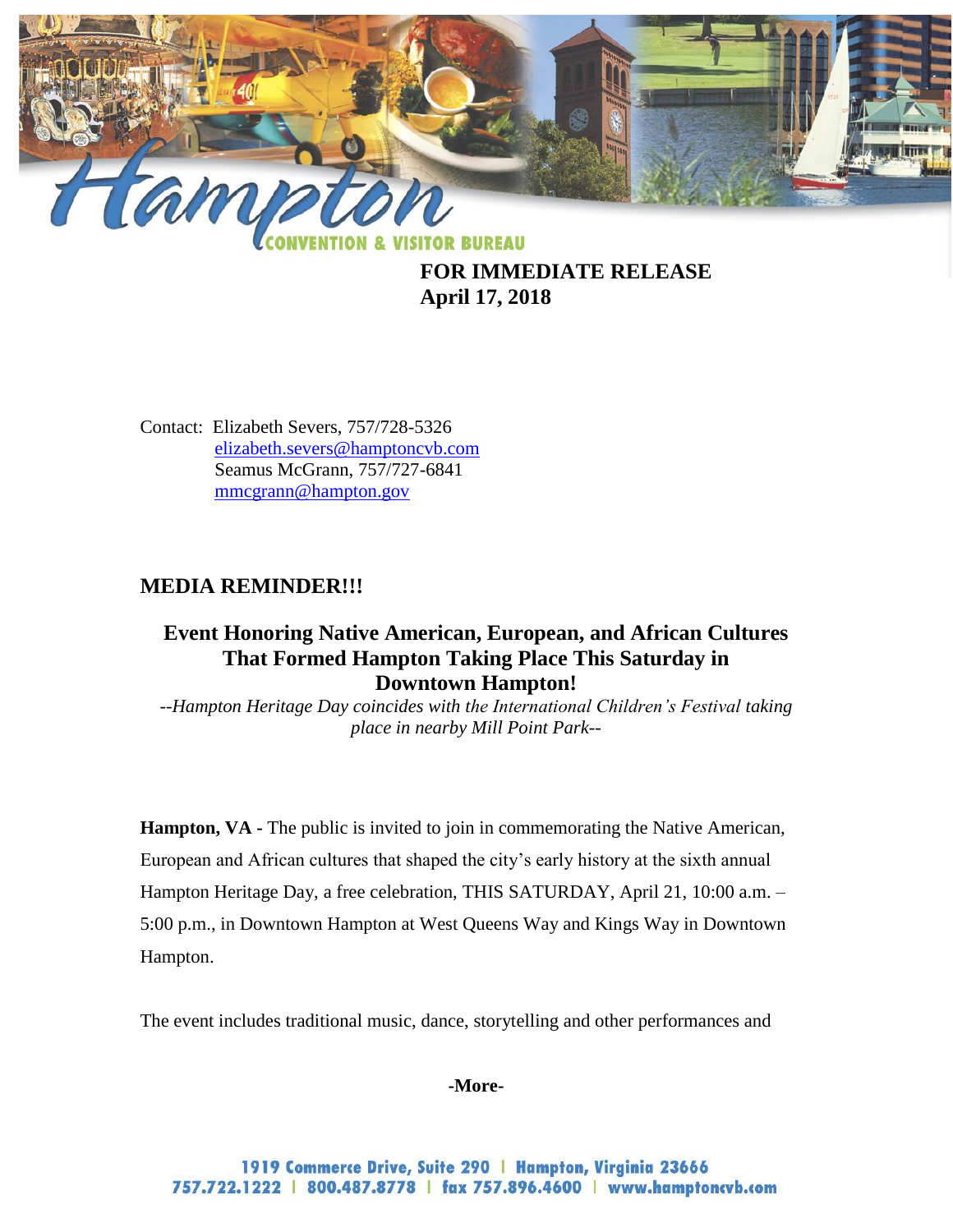### **MEDIA REMINDER!!! Event Honoring Native American, European, and African Cultures That Formed Hampton Taking Place This Saturday in Downtown Hampton!- Page 2**

presentations that take place on two stages throughout the day, as well as hands-on family activities, cultural displays and demonstrations, glass-blowing, blacksmithing, weaving, pottery and other traditional arts, crafts, and more. Young Audiences of Virginia joins the event in sponsoring performers presenting living history, interactive magic, and musical presentations that engage the audience with the past.

While this family-friendly event is filled with entertainment and fun, there is a greater purpose to the day's activities as noted by Hampton History Museum executive director Luci Cochran, "Our goal is not just to "show" and "tell" but to honor those who came before us and focus learning from each other in a spirit of healing. We believe it is a great day if people attending our event gain understanding of who we are from our past and each other - so that we walk away knowing more about our neighbors, ourselves and our community."

The day's events commence with a Native American Thanksgiving address in the Tuscarora (Skarure') Language from Greg "Two Hawks" Stephenson, a member of the Meherrin Nation (Kauwets'a:ka - People of the Water). An African Libation ceremony offered by Chadra Pittman Walke of The Sankofa Projects accompanied by an African drumming ensemble will honor the ancestors. Hampton Mayor Donnie Tuck will welcome those assembled to the day's activities.

Greg and Diane Stephenson will invite attendees to join in Iroquois welcome and social dances. An ensemble of Chickahominy dancers will perform a variety of ceremonial dances in traditional and contemporary regalia.

**-More-**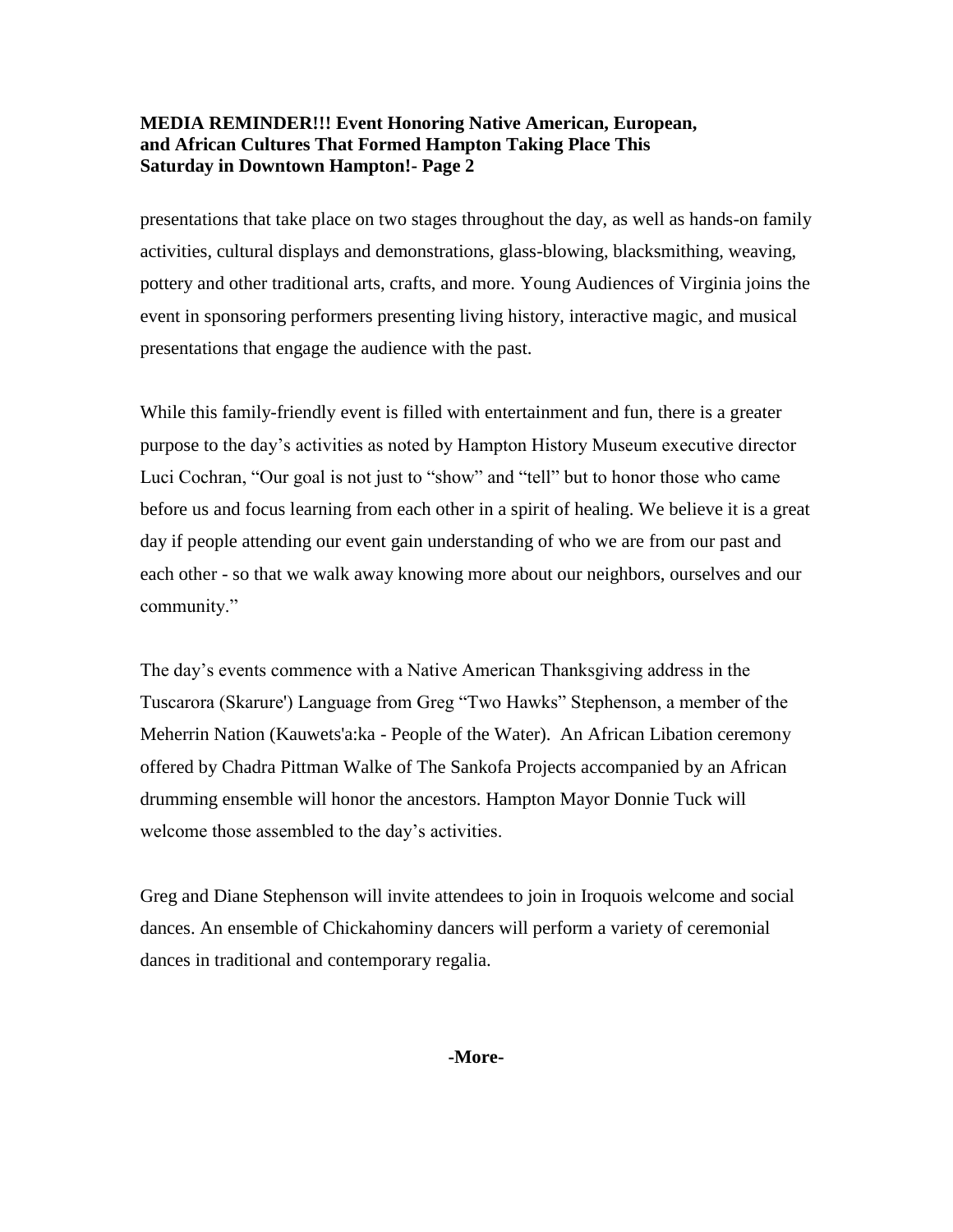#### **MEDIA REMINDER!!! Event Honoring Native American, European, and African Cultures That Formed Hampton Taking Place This Saturday in Downtown Hampton!- Page 3**

Special guests to this year's event, Native Pride, will educate and entertain the audience on the beauty, skill and majesty of American Indian music and dance to honor the uniqueness and history of First Nations Peoples including the Meskwaki Nation, Lakota, Ojibwe, Dakota, Nakota, Menominee, Cree, Ho-Chunk, Navajo, and other tribes.

Demonstrations of Native American arts and crafts include pottery, beadwork, wampum making, twined basketry, quillwork, and gourd art.

Highlights of colonial-era life include several forges operated by the Tidewater Blacksmiths Guild, woodcarving, leather work and open-fire cooking demonstrations. Using their mobile hot box and portable studio, the Missoula School of Hot Glass will create glass vessels and objects on site.

The Itinerant Band will perform music from the  $17<sup>th</sup>$  century accompanied by dances in which the public is encouraged to participate. The award-winning bluegrass band Bill Jenkins and The Virginia Mountain Boys will offer authentic Appalachian music.

African music and dances will be performed by Atumpan – The Talking Drums, who will also engage the audience in interactive storytelling. Songs and stories of the African Diaspora will be presented by The Legacy of Weyanoke of the Weyanoke Association for Red & Black History and Culture. The vocal group Musical Mosaic will take attendees on a musical journey from spirituals of the enslaved up to gospel music of the mid-20<sup>th</sup> Century.

A second stage and learning area sponsored by Young Audiences of Virginia includes "Colonial Daze," featuring entertaining educator Harold Wood who uses props, costumes and magic to relate the history and geography of the original 13 colonies, as well as the

**-More-**